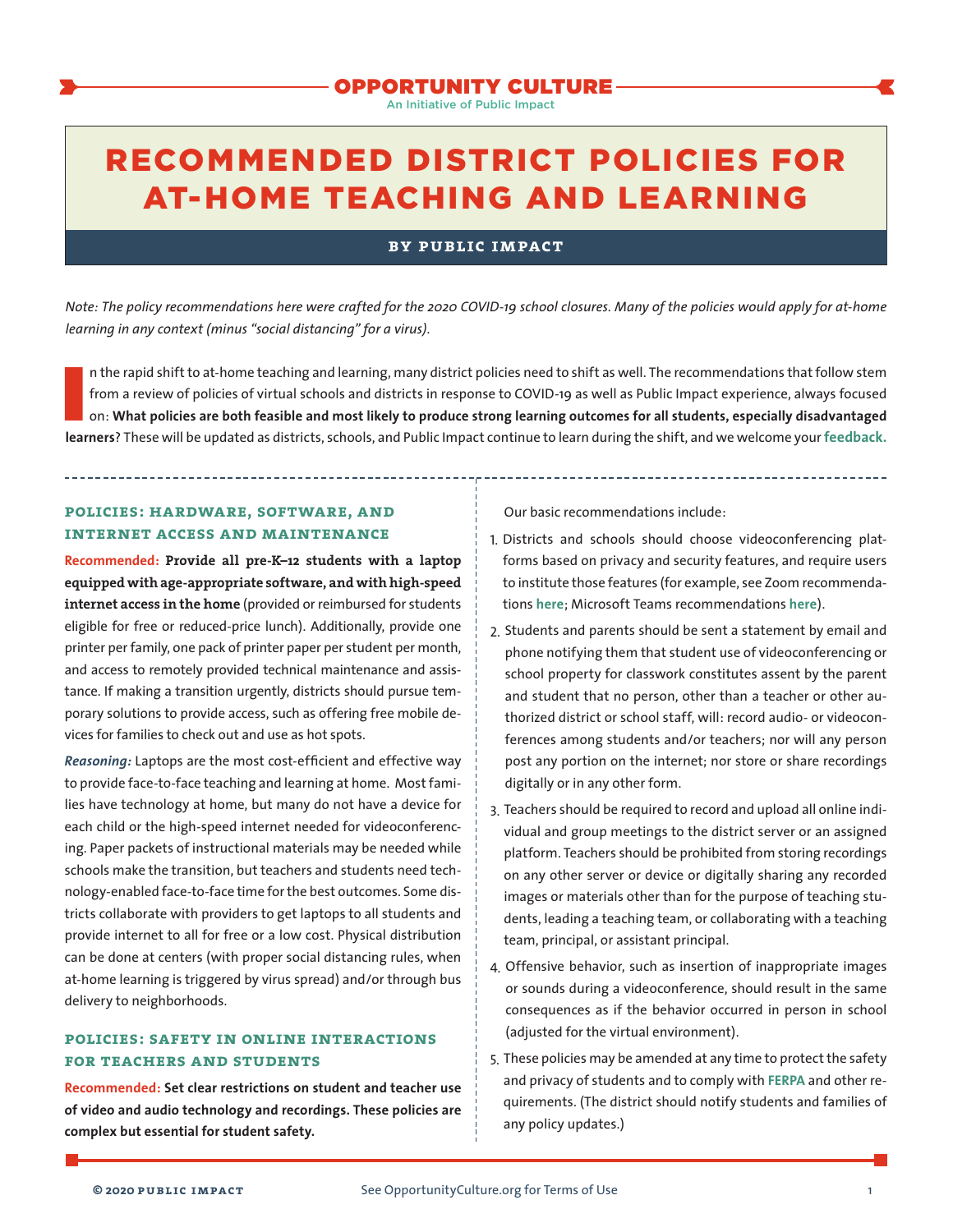Districts should start with existing staff conduct policies and edit them to allow school-related communications online, but retain limits on personal engagement not needed for educational purposes. Here is one example of detailed behavior policies for **[staff conduct with students](https://1wqhn31rem8k4b1wpl463ci2-wpengine.netdna-ssl.com/wp-content/uploads/2019/09/Staff-Conduct-with-Students.pdf)** in a virtual school.

## **policies: student attendance and SEAT TIME**

**Recommended: Require students to log in online to register learning time both face-to-face with a teacher (or assistant) and when doing assignments at home for a minimum number of hours.**  Phone and email messages should be sent to parents of students not logged in by noon each day. Minimum log-in time should be approximately four hours daily for elementary students, five hours for middle school students, and six hours for high school students. Some students, especially in middle and high school, may need to spend more time some days to complete larger projects and assignments, as they typically do at home. Students are not typically working on screens for all of these hours, even while logged in; they may, for example, be solving math problems or writing by hand, doing projects, studying vocabulary words, or reading an assigned book. Policies should generally follow the same considerations as in-school policies, such as allowance for student sick time and post-sickness work make-up.

Districts may adopt weekly hour counts instead of daily hour counts (except for required daily student-teacher face time), and all should adopt annual total hour counts (prorated for the portion of the school year affected by school building closures) that comply with their state's policies, with the above hour levels counting as "days." Note: Alternative procedures for recording paper or phone time will be needed for students without technology access in the weeks before a district provides devices and internet to all.

*Reasoning:* While it's tempting to substitute completed work for time, these minimum hours—less than typical school time, and far less than school plus homework time—are groundwork for teachers to assign appropriately engaging and continually advancing work to ensure student learning growth. When students do not log time, this is a cue for rapid outreach to students by teachers, assistants, social workers, and counselors to help tackle practical, academic, emotional, and other barriers, so that students and families are not alone with their burdens. Other cues that students and families need extra outreach from school staff include missed assignments, declining mastery or grades, and persistent inattention or behavior problems during face-to face time on screen.

# **policies: teachers' work hours To teach students, meet with their multi-classroom leader (mcl) teams, and respond to messages**

**Recommended: Teachers should be available during the same work hours overall as they are when in-person school is in session,** and to engage with students (together or in small groups) faceto-face for a total of *at least* half of the scheduled class time per subject/course. Teachers should have posted office hours for live questions that equal remaining class time (not used for face-toface) plus at least another hour daily. All required meetings should be scheduled within regular school hours, except those that would normally be scheduled during other hours. Teachers also should be required to respond to communications in the usual period of time, for example, within 24 hours or in time for a helpful response under the specific circumstances for students, and within 48 hours for families. In the short term, and if a teacher is sick or otherwise unavailable, schools must provide a reasonable substitute to respond to students and families—ideally a member of the same instructional team or the multi-classroom leader.

*Examples:* All face-to-face class time, MCL team meetings, and teacher-principal meetings should be scheduled during regular inperson school hours. (See **[schedule examples](https://www.opportunityculture.org/multi-classroom-leadership/)** for Opportunity Culture schools, which adhere to this recommendation.) If a student has a question about a test that is the next day, the teacher should attempt to respond. A teacher would be expected to respond to a student question posted during office hours, but a teacher would not be expected to respond to an 11 p.m. question about an 8 a.m. test the next day. Districts may want to post and disseminate examples to guide students, who will be learning how to collaborate virtually, and families.

### **policies: face-to-face versus asynchronous learning**

**Recommended: Teachers should use a combination of online faceto-face teaching and student assignments completed without the teacher present, but with daily office hours for help.** Total teacher time with all students face-to-face should be a minimum of half of the regularly scheduled class/course time. Each elementary student should have at least 60 to 90 minutes total of face-to-face time with teachers and reach associates each day if the district is using a compressed, half-day schedule; and at least two to three hours total per day if the district is using a full-day schedule. Each secondary student should have scheduled face-to-face time of at least 15 percent of the regularly scheduled class or course time if the district is using a compressed, half-day schedule; and at least 20 percent of the regularly scheduled course time if the district is using a full-day schedule.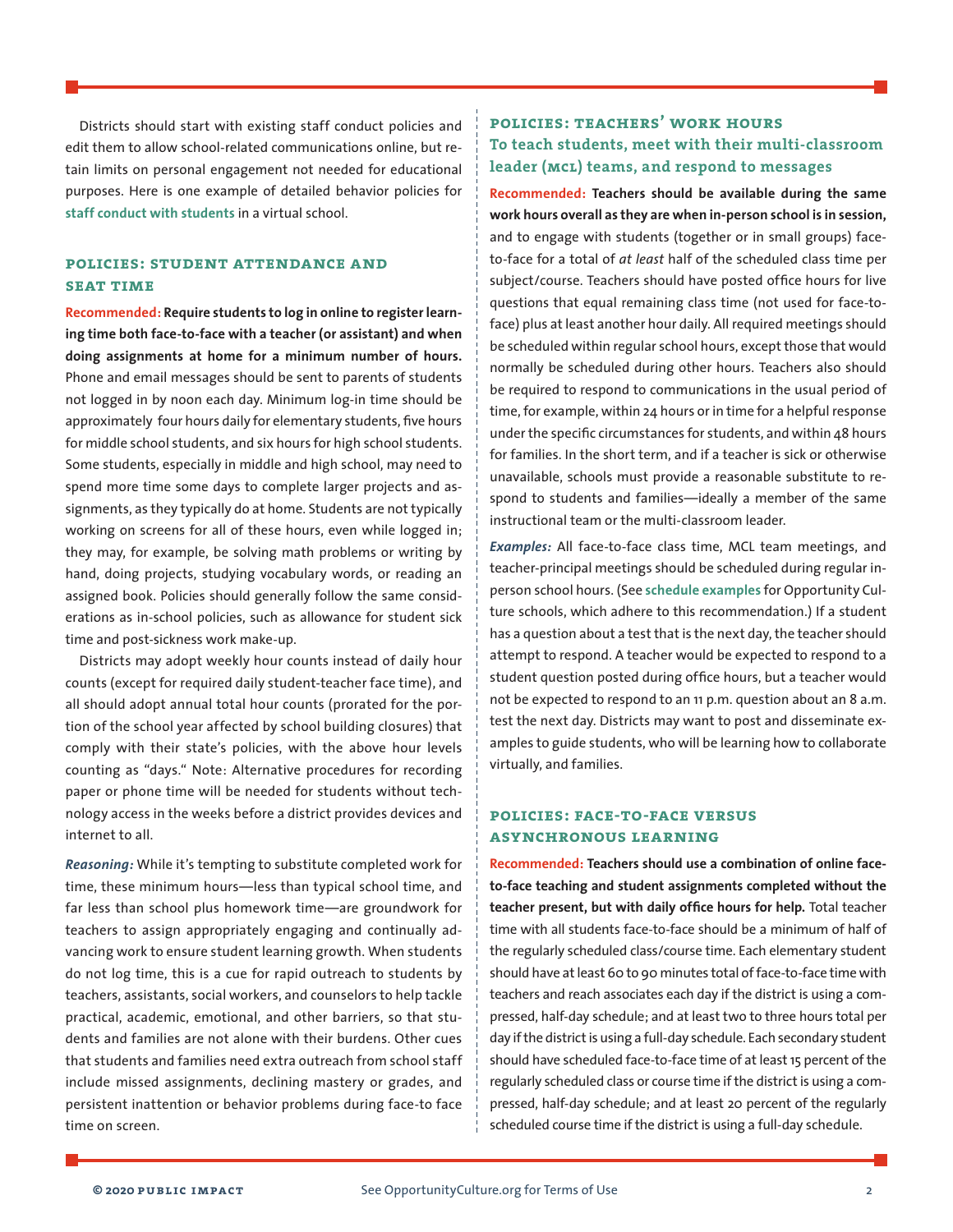*Reasoning:* All-asynchronous learning has a poor track record with disadvantaged students, despite its appeal for logistical ease and for advanced students with minimal learning barriers. (See **[this](https://www.opportunityculture.org/wp-content/uploads/2020/03/Multi-Classroom_Leadership_When_Students_and_Teachers_Are_at_Home_Slide_Deck-Public_Impact.pdf) [slide deck](https://www.opportunityculture.org/wp-content/uploads/2020/03/Multi-Classroom_Leadership_When_Students_and_Teachers_Are_at_Home_Slide_Deck-Public_Impact.pdf)** for more on the research on asynchronous learning.)

Semi-synchronous learning (some time with teacher and students engaging, some time with students working on their own) allows teachers to make eye contact and engage emotionally with students to motivate. Teachers should break whole-class instructional time up to allow for face-to-face small-group time, for more intensive and personal instruction. The times here are the bare minimum recommended until research further illuminates this.

#### **policies: providing services for students with special needs**

**Recommended: Services for students who are English language learners or who have special needs should be adapted to provide the best possible learning outcomes** within the constraints of athome teaching and learning. Districts should identify groups of students for whom accommodations will be difficult and adopt district recommendations, requirements, and strong district staff assistance for schools and teachers to help determine how to implement accommodations virtually.

The differences among student needs are extensive, and we do not attempt here to address them all. Here are some general principles for districts to follow in consultation with legal counsel:

- 1. Teachers and other personnel should continue to deliver instruction and services in compliance with all IEPs and 504 plans, and with services needed by students for whom English is a second language, whenever possible.
- 2. Teachers should change coursework to accommodate at-home learning for these students; principals should support this process, using the skills of school and district interventionists.
- 3. Schools should provide short videoconference tutorials with students clustered in small groups to get the on-point attention they need. This will help address a wide range of needs, including language, attention deficit, and learning challenges partially addressed through direct, explicit instruction.
- 4. When a school cannot fully meet an IEP or 504 with at-home learning using the methods above, the school must consult with the student's IEP committee to determine alternatives, such as 1:1 tutoring support multiple times weekly using reach associates, multi-classroom leaders, a portion of teacher office hours, and ELL or special needs interventionists.
- 5. Teachers who cannot fulfill a student's IEP or 504 with at-home learning must document—and the district should provide sup-

port for that documentation—when at-home instruction inhibits meeting a student's needs.

6. Using teachers' input and their own analysis of student needs, districts should identify students for whom at-home learning will not be possible and arrange group care (with any needed social distancing or other adaptations) and instruction in compliance with federal and state laws, including any emergency provisions for current events.

For links to resources for addressing a variety of special needs when students are working at home, see the Educating All Learners Alliance **[Resources](https://www.educatingalllearners.org/educator-resources)** page.

#### **policies: assignments and grading**

**Recommended: Student assignment schedules and grading policies should continue as when school is in session, but with a triple tier of deadlines for students to make up missed work**. After temporary waivers during a period of time for adjusting and establishing the technology that students need at home such as three weeks—student assignment schedules and grading policies should resume, with one exception—that students should be given triple deadlines. Those deadlines should be set as: An initial due date for class assignments or testing date for assessments, another within one week but not less than 24 hours later than the original deadline, and another at the end of the current grading period (for example, a half-quarter mark, except in the case of serious illness, in which case the end of the quarter). Grading policies should continue as usual; when a student's grades decline or persist at a low level, the teacher should persistently—at least three times until there is a response leading to action—contact both the student and family to offer additional assistance during office hours or in a small group as part of usual class periods.

Even if the state cancels official end-of-year assessments, teachers and their team should continue to regularly assess student learning and use data to adjust whole-class and individual instruction.

*Reasoning:* While it may be tempting to give up on assessments and asking students to wrestle with new or challenging work assignments, each year of their lives and learning is precious. Continuing to help students focus on learning, while providing them with layers of support—as whole classes, in small groups, one-onone with a teacher, and with counselors and social workers—will help more students grow over the long term, and help more students achieve positive feelings of purpose, mastery, and resilience during difficult times.